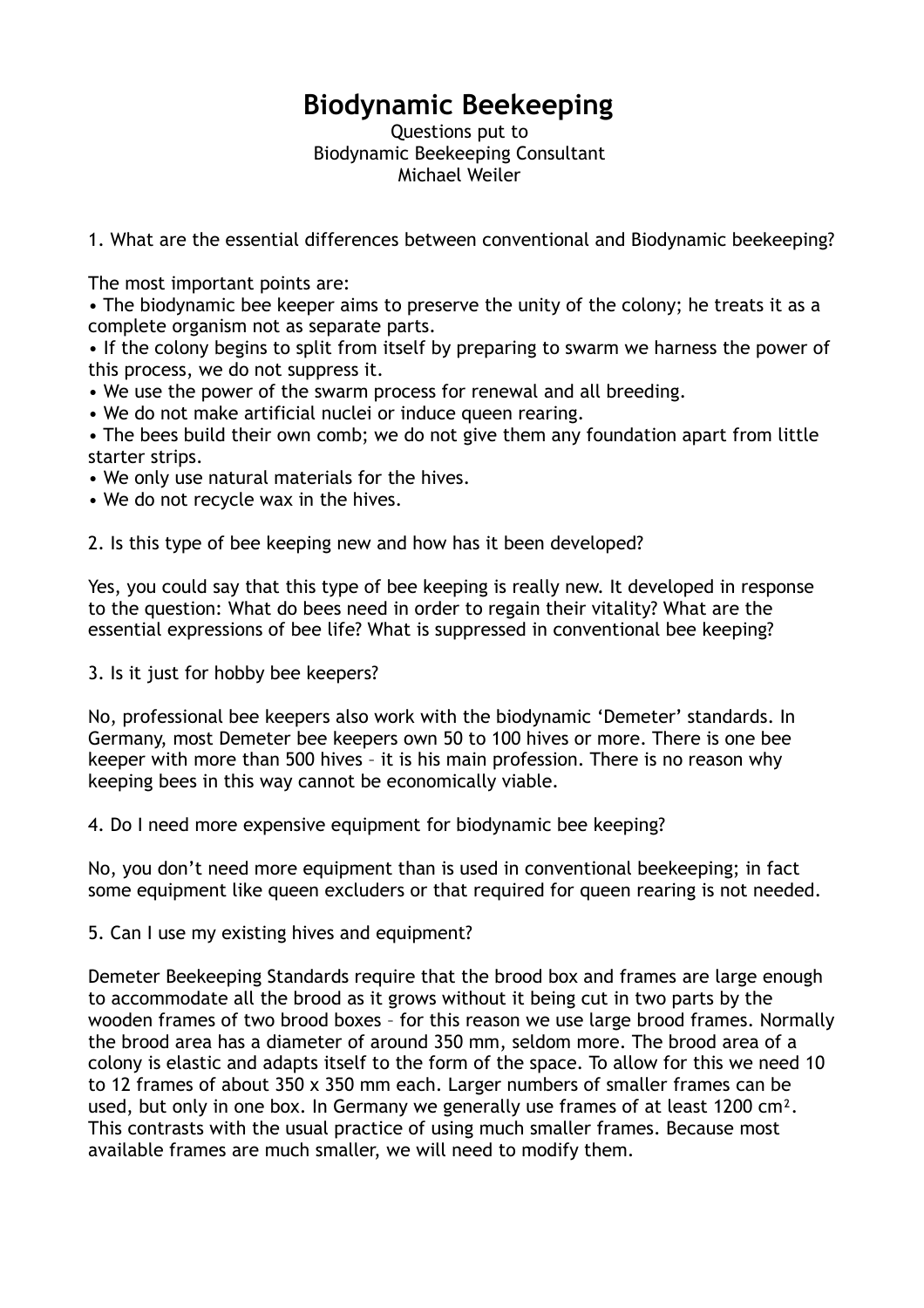6. Are there any other limitations to commercially produced hives?

All hive parts should be made from natural materials (apart from essential fixings such as nails). The wood must be free of agricultural pesticides and Varroa treatment residues. This is particularly important if you get second-hand hives. Residues can be transferred and may then be found later in the combs.

7. You advocate leaving a space of 100mm between the brood box and the floor. Is this essential and what is it for?

The so-called "high floor" is not essential – but it is often used in Germany and not only in biodynamic or ecological beekeeping. It's helpful for working with the large brood box. If the colony is strong the bee cluster is able to hang down above the floor. This can in turn help to prevent swarming. In Germany the "high floor" also has a "back door" through which the bee keeper can take a look at the colony from below. In early summer this can be helpful for judging the right time to put on the honey supers – if the cluster is hanging down, it means that the weather is fine and lots of flowers can be expected. Another point concerns the litter falling down from the cluster – a high floor gives a greater distance between litter and cluster and makes it easier to monitor and observe how well the bees clean this floor. If the floor is mostly dirty, your bees are bad cleaners – this could be a reason for selection.

8. What is your view of top bar hives? Is there a place for them in biodynamic bee keeping?

Top bar hives could be used – if they have a large enough brood area. It is more a question of practicality and whether you want to be able to use honey supers and harvest honey in the normal way. If you are happy with that style of bee keeping there is no reason why you cannot keep bees in a top bar hive.

9. What about frames and foundation?

Foundation for the honey supers (if you use them) and starter strips, should be from Demeter beeswax – in the beginning you could use other organically certified beeswax if insufficient Demeter wax is available. You should collect your natural combs and wax from de-capping the honeycombs to use for this.

The frame wood must be free of all pesticide and Varroa treatment residues.

10. Do you need to wire frames in which Bees will build natural comb?

I don't use wires, but then I don't move my hives to different sites. Demeter Beekeepers are allowed to use wires (stainless steel) and I would say that if you move your hives it is best to use them - it gives more stability for the combs. But you have to make absolutely sure that the frames are hanging vertically in the hives, so that the wires can disappear completely in the natural comb.

11. Do you have any recommendation for spacing frames?

I find that in my brood boxes there is enough space for 12 frames with 35mm distance between combs (from middle to middle) There is only natural comb in my brood boxes and as these combs move a little bit more than combs made from foundation, you will sometimes find little waves. This means that you have to be careful when getting the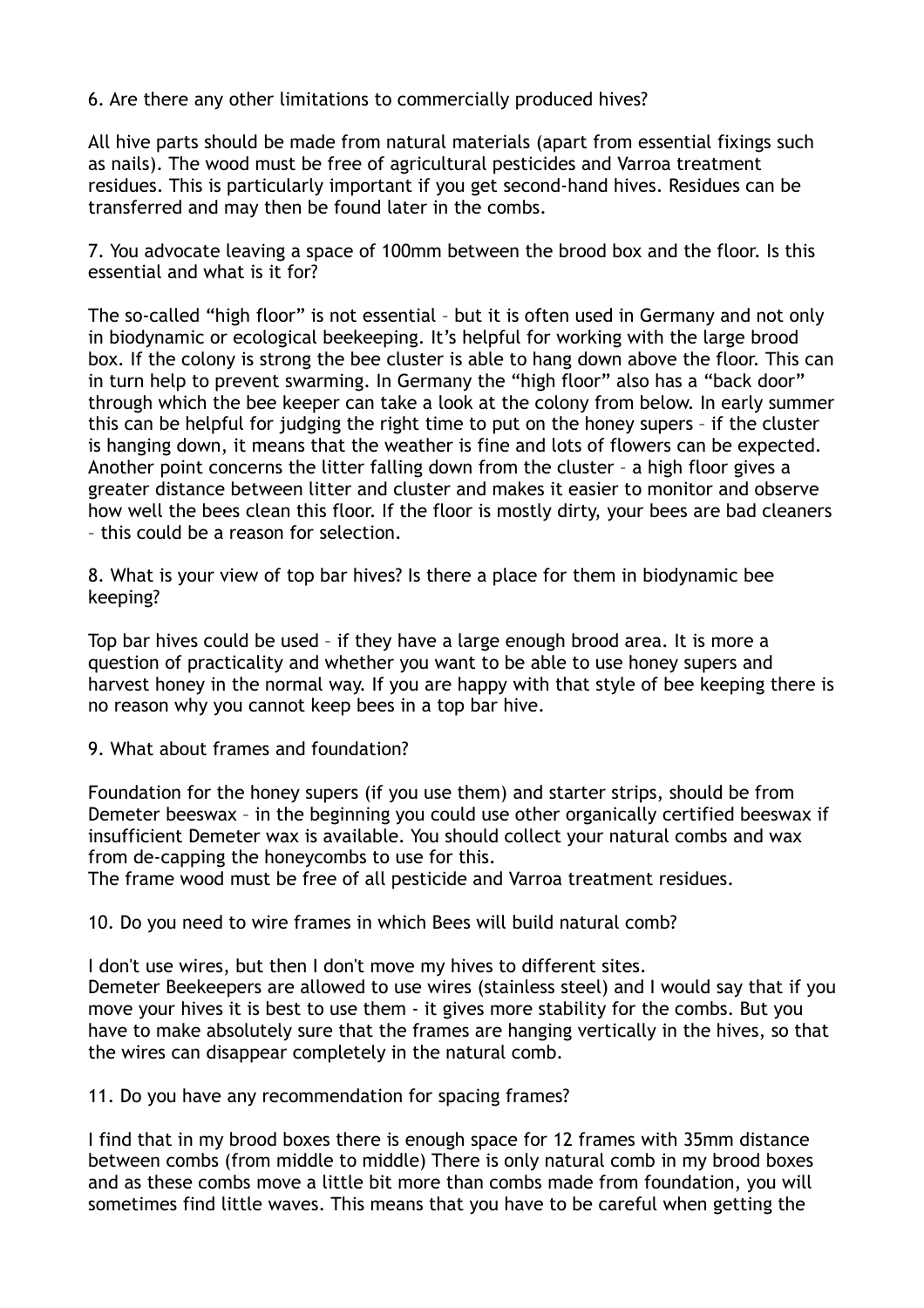first comb out of the brood box when working the hive. For this reason I only use 11 frames in the space of 12. This enables me to press the frames together a little and increase the space between them and so avoid damaging the comb before lifting it out.

12. Do you recommend different spacing in brood chambers and supers?

I sometimes use thicker frames in the honey super (9 or 10 frames). It's possible and normally not a problem.

13. What method of frame spacing do you recommend?

I use Hoffmann frames. I find that the Hoffman side bar is helpful to the bees – it protects the brood area a little bit because it covers the brood nest from the outside space, helping to preserve warmth. Other bee keepers use different methods equally successfully - many ways are possible.

14. Can you use foundation in supers?

The Demeter guidelines allow the use of foundation in the supers, but it is a compromise. Most Demeter bee keepers don't use it. Just as with the brood frames, bees need something to climb up on to build the comb. You must either use foundation starter strips or give them two complete, built combs in the centre of the box and fill up with empty frames on either side.

You are allowed to use the fully developed combs again in the next years.

15. Demeter wax is a valuable commodity, how do you go about melting wax?

Demeter wax is a valuable by-product, much prized by the cosmetic industry, as it is free of the residues found in the wax from conventional hives. Between 500 to 1000 g of wax can be harvested per hive per year when keeping bees biodynamically. A solar smelter is good for bee keepers who have only a few hives. With more hives you could use a steam wax extractor or really hot, soft water and then filter the wax through a fine sheet of cloth or muslin.

16. Do you have a recommendation for treating the outside of hives?

No, not really. I don't think it's necessary. Some carpenters say, wood without protection lasts 144 months while with protection it lasts 12 years! It's more helpful to prevent too much rain falling on the hive, so that it dries out quickly. If for aesthetic or other reasons you want to paint the outside of your hives the exterior coating should be an ecologically friendly paint with natural ingredients. Some bee keepers use linseed oil or a very hot mixture of linseed oil and beeswax. The inside of the hive should not be coated with anything at all and does not need protection.

17. Is there a problem with using metal in beehives?

It is perhaps good to be careful in our use of it. Some bee keepers in Germany don't use wires in the frames or metal roofs. They say that these wires produce an effect like an antenna. A radio engineer could measure the frequency of this antenna. It is anyway important to use stainless steel if we do use metal and certainly for nails and frame wires.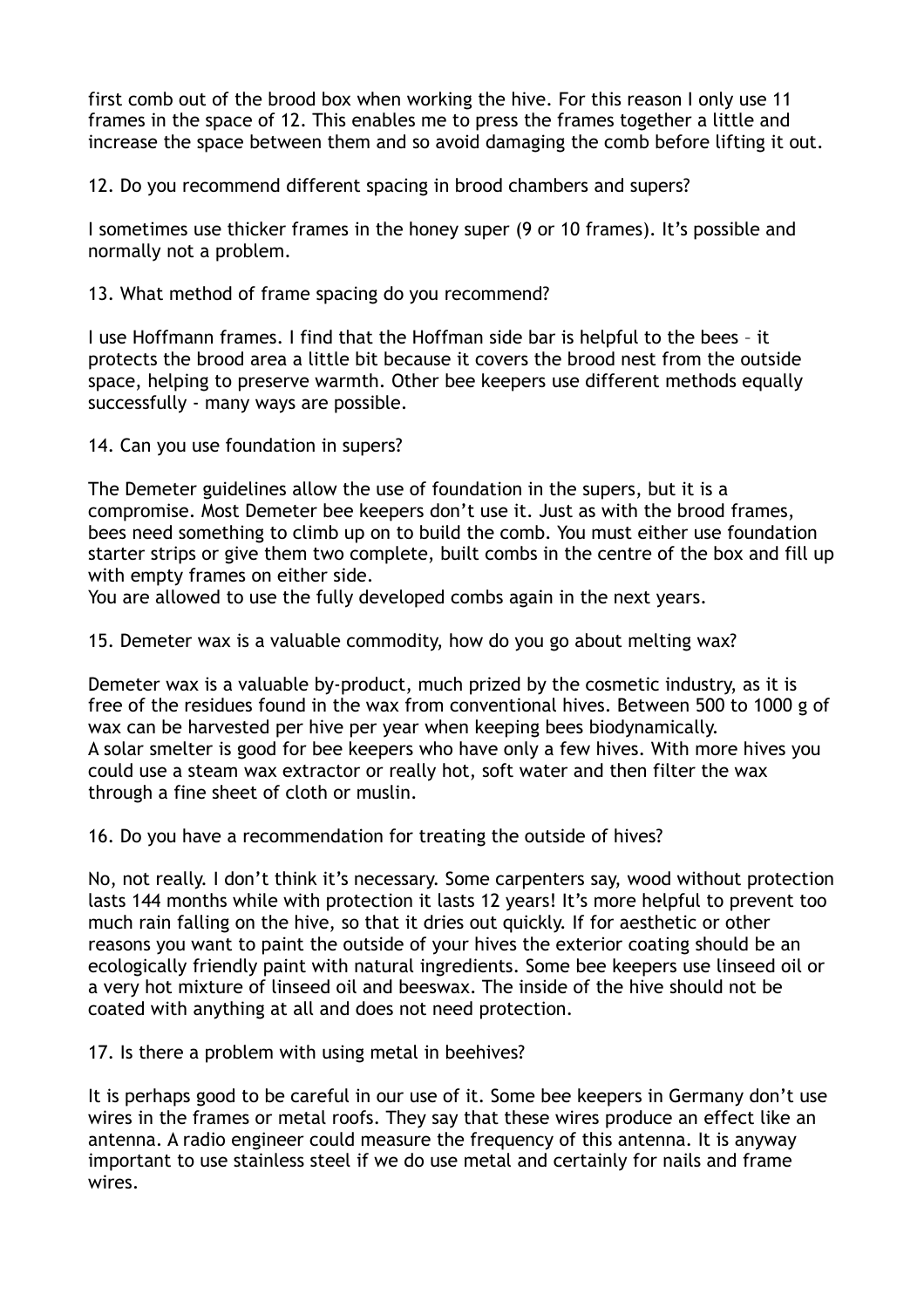18. Does biodynamic bee keeping result in a lower honey yield?

Yes, especially when you first start you can expect a reduction of 30% - but this also depends on how intensively or extensively you have been working before.

19. Is it more labour intensive?

When you first start and before you have found a routine for biodynamic bee keeping, it will be more labour intensive. Later on you will find that there is a lot of work that you do not have to do; no artificial queen breeding, no breeding calendar and so on.

## 20. What is your approach to raising queens and why?

I only use queens, which have developed as part of the natural organic activity of the bee colony. This is the only way to produce a natural queen with all the attributes which nature intended. The bees have a much stronger relationship with a natural queen than with one, which has been introduced.

21. What do you do about swarm control?

All bee keepers know when swarming starts in their region. Once it starts you have to monitor your colonies for signs of the swarm process. First you'll find queen cups, later you'll find eggs or larvae in these cups. Now you can be sure that the process has started. The organism can stop this process at any time. The point of no return is when the prime swarm leaves the hive.

We remove any unneeded frames in autumn - maybe 2 or 3 if the brood box is big enough and put in dummy boards. Then in spring when the bees need more space we add empty frames so that on inspection we just need to check the new frame. We can learn to read the form of the newly built combs to see if the swarm process has started. If there are worker cells and a smooth line, all is OK. If it is wavy or there are a lot of drone cells or queen cups then something is going on and you will need to check further. If we wish to prevent the swarm from flying away or settling in a tree top, the following procedure can be used to hold back the swarming drive. Shortly before the swarm prepares to leave the hive (up to two days before if necessary) we open up the hive, look for the queen and take her out. Then we carefully sweep the bees off the comb in the brood chamber via a funnel into a swarm box until we have at least 1.5Kg of bees. Then we let the queen join them and place the box in a quiet, dark and cool place (like a cellar) for up to three days. The bees must be fed well during this time otherwise they will starve. After about three days the swarm is placed in a new hive with empty frames.

About 30% of colonies will swarm each year on average which is just enough for natural regeneration.

22. When hiving swarms on frames with only starter strips do you need to put a queen excluder beneath the brood chamber to prevent them from absconding?

I've never had this problem. No, we don't do that.

23. If you allow the bees to build their own comb without any foundation don't you get too much drone comb and too many drones and consequently more Varroa?

If the bees build their own comb after swarming they will only build worker cells for the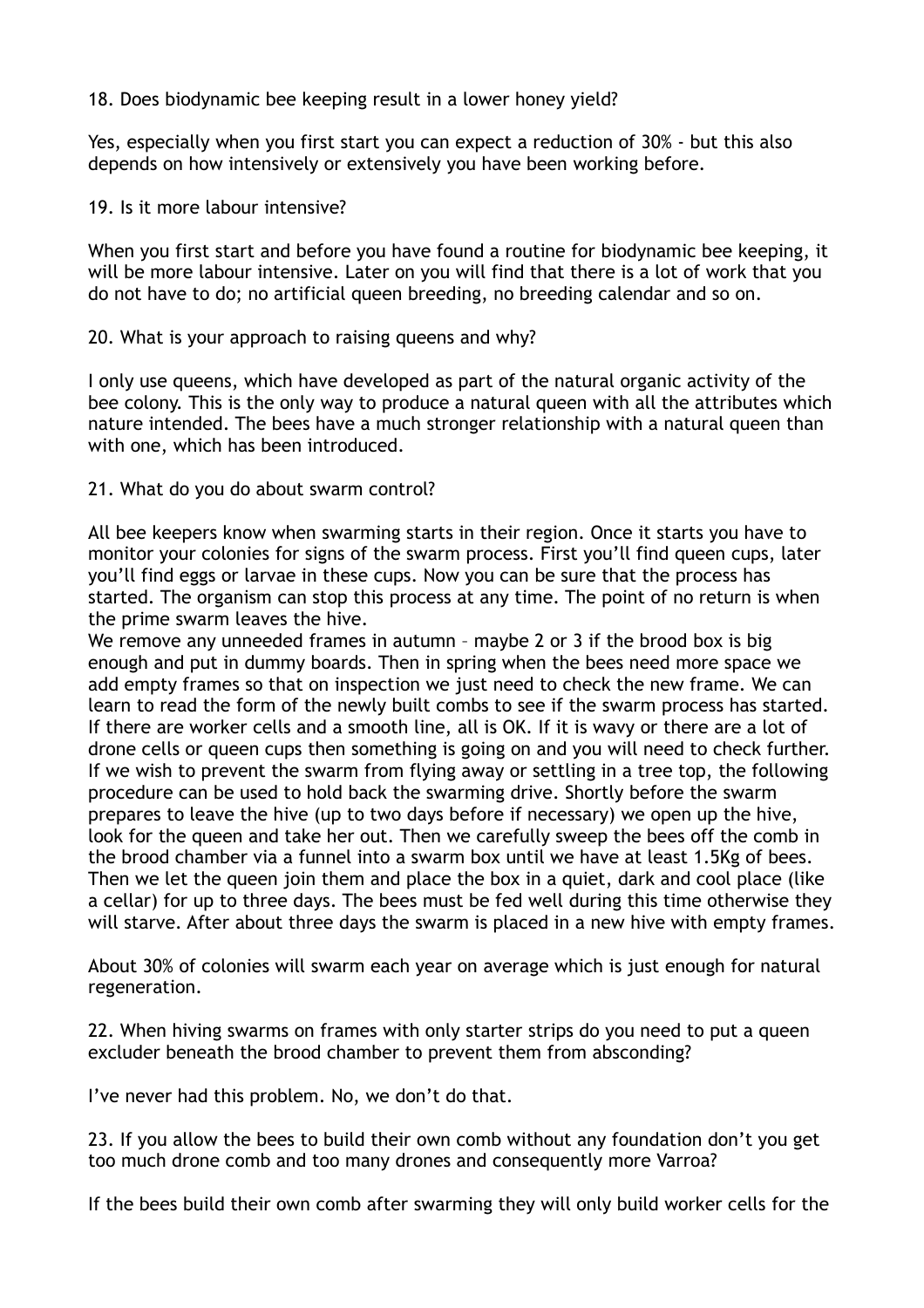first 10 to 14 days. If you support this first building period with feeding, the new colony will build up 4 to 6 large combs with worker cells. That is all you and the colony need. After this the colony may do what it likes. Sometimes you will find 2 or more drone cell combs and a lot of drone brood; we do not have the experience though, that we have more Varroa because of this.

24. What do you recommend for the treatment of Varroa

We find that through our method of working with the swarm process and by using only natural comb the vitality of the colony is strengthened. In our experience however this is not enough in itself. Besides this we use organic acids (lactic, formic, oxalic) to control and regulate the mites. We do not use natural thymol since it leaves a residue in the wax. Within the bee colony it has an aroma which brings its own problems to the hive. I don't like to use organic acids and I hope that we will need them less and less. We must however remember that it has taken a long time to weaken the bees to a point where they don't have the vitality to heal themselves and it will also take a long time and need our assistance for them to have that vitality again.

25. Apart from it's possible effect on bees people advise against the use of formic acid because of its extreme unpleasantness for humans using it and because of its corrosive effect on all metal hive parts including nails. What is your experience of this?

As I said, I don't like to use these acids – but so far we don't find any other helpful medicines – and sometimes, medicines are bitter. Using cold water to get stronger is not always enjoyable – but you will only use it, if you are warm.

26. What about open mesh floors?

I don't use them myself, but some biodynamic bee keepers do.

27. What about drone removal?

To take out one full, capped drone comb in early summer helps to slow the increase in the number of Varroa Mites and delays the peak of the development of the population in summer time. But we only do this once and this method on it's own is not enough.

28. Is it not a waste of honey producing energy if bees have to produce all their own wax?

Nobody knows exactly how much energy a bee needs to produce wax. One natural Dadant size comb has a weight of about 50 g. This is not very much. If you weigh a comb with a sheet of foundation, you'll find that it's weight is more than 50 g. That means you don't save energy if you give foundation. Far from it! You actually waste energy by producing foundation.

Producing wax and building their own combs is an essential expression of bee life.

29. It seems that some of the problems with Colony Collapse Disorder in America could be because of the stress of migratory bee keeping. Is there a place for migratory bee keeping in the biodynamic approach? What guidelines can you give?

I don't think that normal migratory bee keeping is the main problem for bees. Migratory bee keeping is really a very old method – just look back to Ancient Egypt 5000 years ago.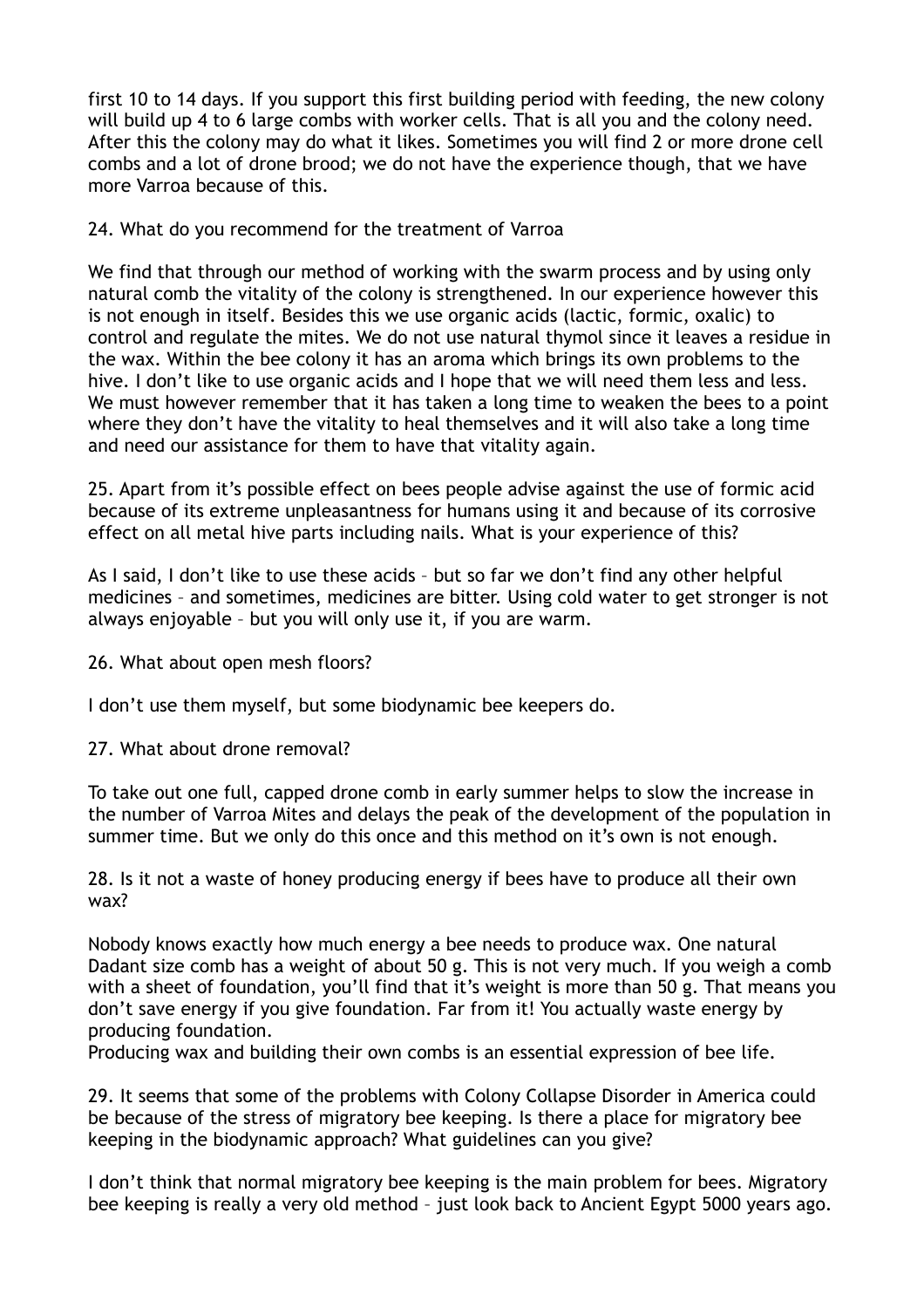The problem is intensive migratory bee keeping as practised by professional bee keepers in the USA who move their hives only for pollinating. This is a strong form of exploitation.

To move the bees once or twice a season is not a problem for the bees. Nevertheless – bee keeping without migrating is ideal, if there is enough forage in the area.

30. What guidelines do you have for feeding bees?

Feeding – the best thing is if the bees can over winter with their own honey without any feeding – there is no question that this is best but it is not always possible. If feeding is necessary to supplement the stored food in the hive, we need a sugar solution. You have to use organically grown crystallised white sugar (not brown or dark sugar). I put 3 kg of sugar into 2 litres of water (or in proportion to the amount you need). To the sugar we add 10% of our own honey (to 9 kg of sugar you add 1 kg of honey); to this mixture we add some chamomile tea and a very little pinch of salt. You only need a small amount of these substances – if I prepare 100 litres of sugar liquid in this way (this would be nearly 75 kg of sugar and 7.5 kg of honey together with 50 litres of water) I would use one or two litres of a strong chamomile tea and maybe a teaspoon of salt (sea salt).

This mixture is suitable for feeding new colonies and nuclei as well as for autumn feed. It helps the bees to convert the sugar solution to a honey like substance.

31. How do you unite two bee colonies without disturbing the brood? Quite a clean way to unite the bees is to sweep them down in front of another hive. Uniting the brood nests not only disrupts the colony but also has the danger of spreading disease. The newspaper method, where you put a sheet of newspaper between the brood boxes can also be used (the weaker on top of the stronger), later removing and melting one set of brood frames.

32. Could a 'shook swarm'' be an appropriate way to convert a colony from a conventional hive to a foundation-less one, or should you always wait for the colony to show signs of swarming?

It is always better to wait for signs of swarming and for the swarm process to run close to the point of no return (the prime swarm). This colony will get the best possible start. Artificial swarms made before signs of swarming don't get the same power. If you do it in early summer it is possible but the first way is better.

To speed up the conversion rate of your colonies to natural combs, you can make an artificial swarm with the old hive after the prime swarm has left. The new queen starts laying eggs after the brood of the old queen has hatched completely. Once you have seen that the new queen is laying you can make an artificial swarm with all the bees and the new queen. You have to brush them into a swarm box or directly into a new hive with a few empty frames (only starter strips) situated on the old site. Then you have to feed them carefully for the following weeks until you find enough stored food in the combs. The new colony will build up new combs. When the frames are filled you can add extra empty ones.

33. Especially if you have a small number of hives, there will be times when a new queen from outside your own apiary will be required, how and when would you go about introducing her?